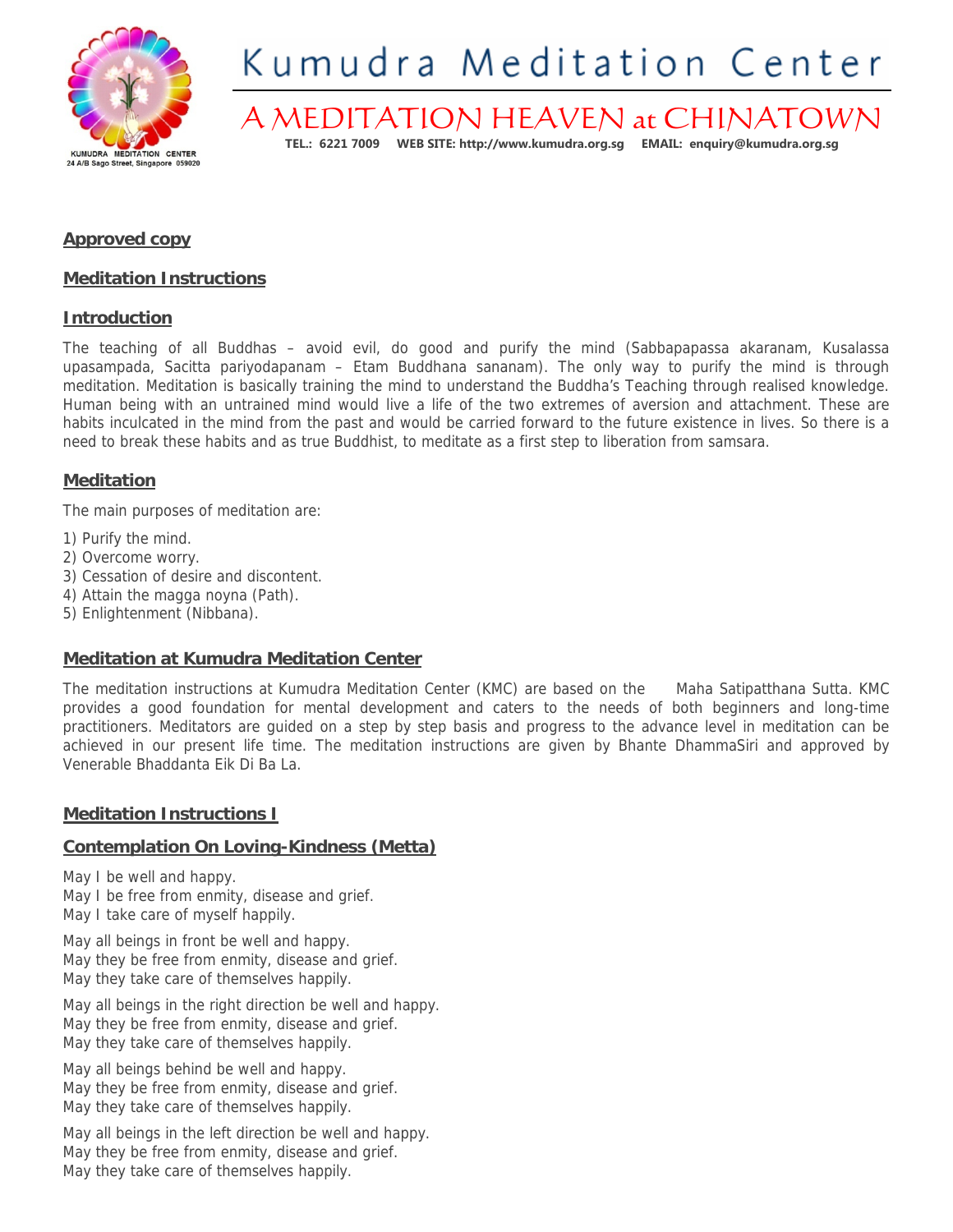May all beings above be well and happy. May they be free from enmity, disease and grief. May they take care of themselves happily.

May all beings below be well and happy. May they be free from enmity, disease and grief. May they take care of themselves happily.

May all beings in the surrounding ………………. May all beings who are dear to me ................... May all beings who are neutral to me …………… May all beings who are unfriendly to me ……….. May all beings be well and happy. May they be free from enmity, disease and grief. May they take care of themselves happily.

#### **Meditation Instructions II**

#### **Anapanasati: Breathing in and out**

#### **Explanation**

An untrained mind scatters from one object to another and is continuously creating thoughts causing restlessness. We have not allowed the mind to rest even for a second. The mind keeps on thinking of this and that and thus arise thoughts through the six sense base. These consciousnesses are not allowed to rest. It is difficult to make out the time duration between two thoughts.

#### **Method**

Beginners in meditation are advised to sit comfortably on the floor with legs crossed and back in upright position. He then sits and be mindful of his breath. He breathes in and out naturally. He keeps his awareness on his breath and he will feel relax and calm. Continue to breathe in and out in this natural state without any worry or care for anything else. Hold on to this natural state of breathing in and out for at least 10 minutes or longer if you can. You need to know that you must reach a state of perfection before your meditation can progress to the next higher level. Be patient and you will progress. Check with the instructors/Bhante if in doubt.

If for any reasons, you are not able to do so for 10 minutes, stay calm and you may walk mindfully to the second level hall to do walking meditation. Walking meditation will in this instance helps your body to relax and overcome any bodily pain. Walk slowly in the hall with the eyes looking 4 yards ahead and nothing else. Focus your attention on your walking and nothing else. If you need to stop walking, you note stop walking. If you need to make a turn after the end of walking path, you note turn and mindfully you turn in your walking meditation. You may proceed to the upper hall to continue sitting meditation.

Progress in Anapanasati Meditation will evolved into one pointedness concentration of the mind (Ekaggata). The mind is now developed into a higher state and through concentration, the mind will develops further. Check with the instructors/bhante for further instructions.

If your one pointedness concentration is strong, you would experience Nimitta. Please check with Bhante. Not everybody can gain nimitta and it is not a must for further progress.

#### **Meditation Instructions III**

#### **Explanation**

Further progress in your meditation is possible. You are advised to seek instructions from Bhante DhammaSiri and/or Venerable Bhaddanta Eik Di Ba La. From the Maha Sathipathana Sutta, meditation will progressively developed in the following stages:

#### 1) **Absorption / Jhana Stage**

Absorption is deep concentration of the mind. There are four level of Jhanas as follows: